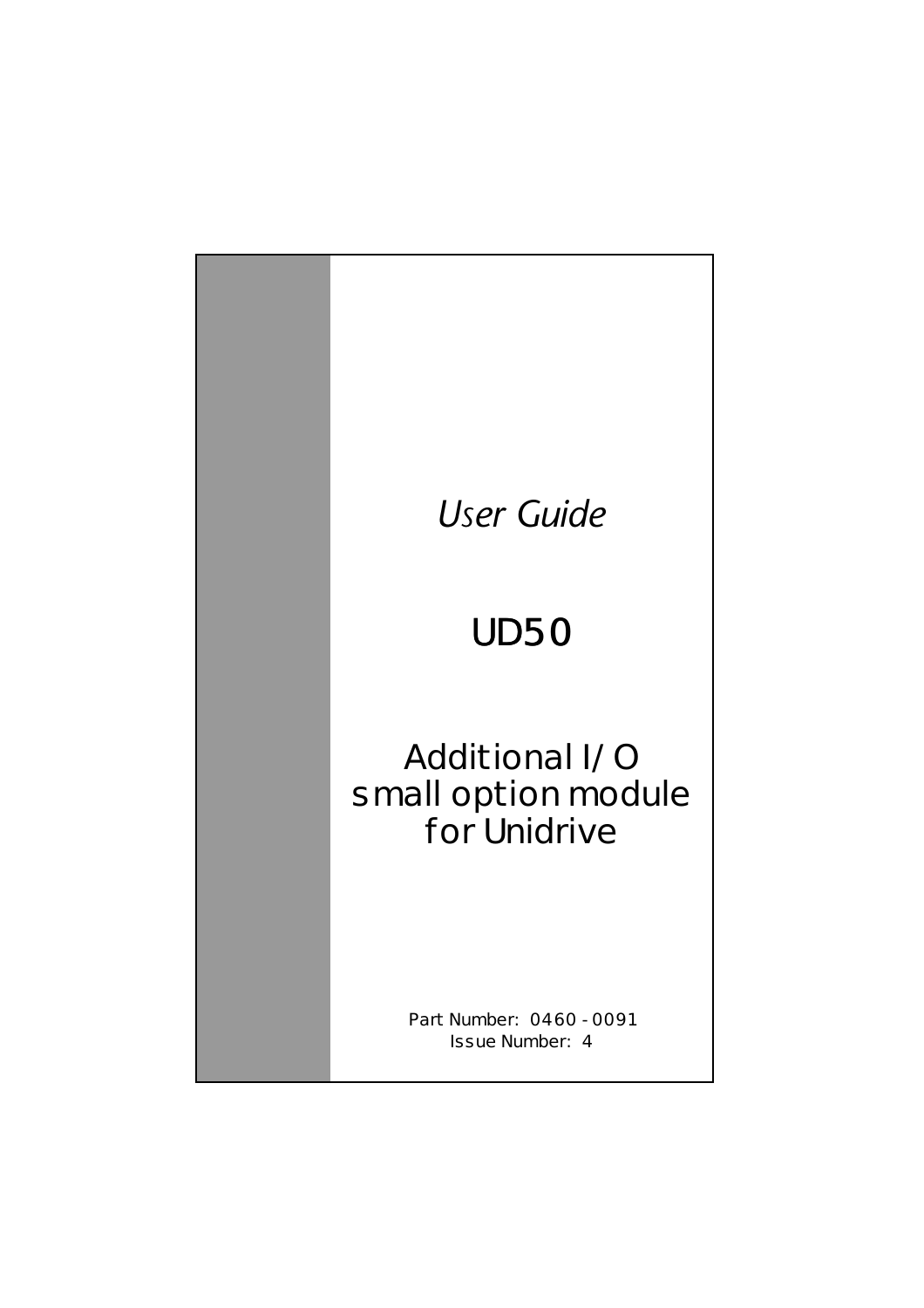### **General Information**

The manufacturer accepts no liability for any consequences resulting from inappropriate, negligent or incorrect installation or adjustment of the operating parameters of the equipment or from mismatching the Drive with the motor.

The contents of this Guide are believed to be correct at the time of printing. In the interests of a commitment to a policy of continuous development and improvement, the manufacturer reserves the right to change the specification of the product or its performance, or the contents of this Guide, without notice.

All rights reserved. No part of this Guide may be reproduced or transmitted in any form or by any means, electrical or mechanical including photocopying, recording or by any information storage or retrieval system, without permission in writing from the publisher.

### **Use within the European Union, etc**

The following information applies where the end use of the Drive is within the European Union, the European Economic Area, or other regions which have implemented Directives of the European Council or equivalent measures.

The Drive complies with the Low Voltage Directive 73/23/EEC.

The installer is responsible for ensuring that the equipment into which the Drive is incorporated complies with all relevant Directives.

The complete equipment must comply with the EMC Directive 89/336/EEC. If the Drive is incorporated into a machine, the manufacturer is responsible for ensuring that the machine complies with the Machinery Directive 89/392/EEC. In particular, the electrical equipment should generally comply with European Harmonised standard EN60204-1.

Copyright © January 2002 Control Techniques Drives Ltd

Issue Code: 50nu4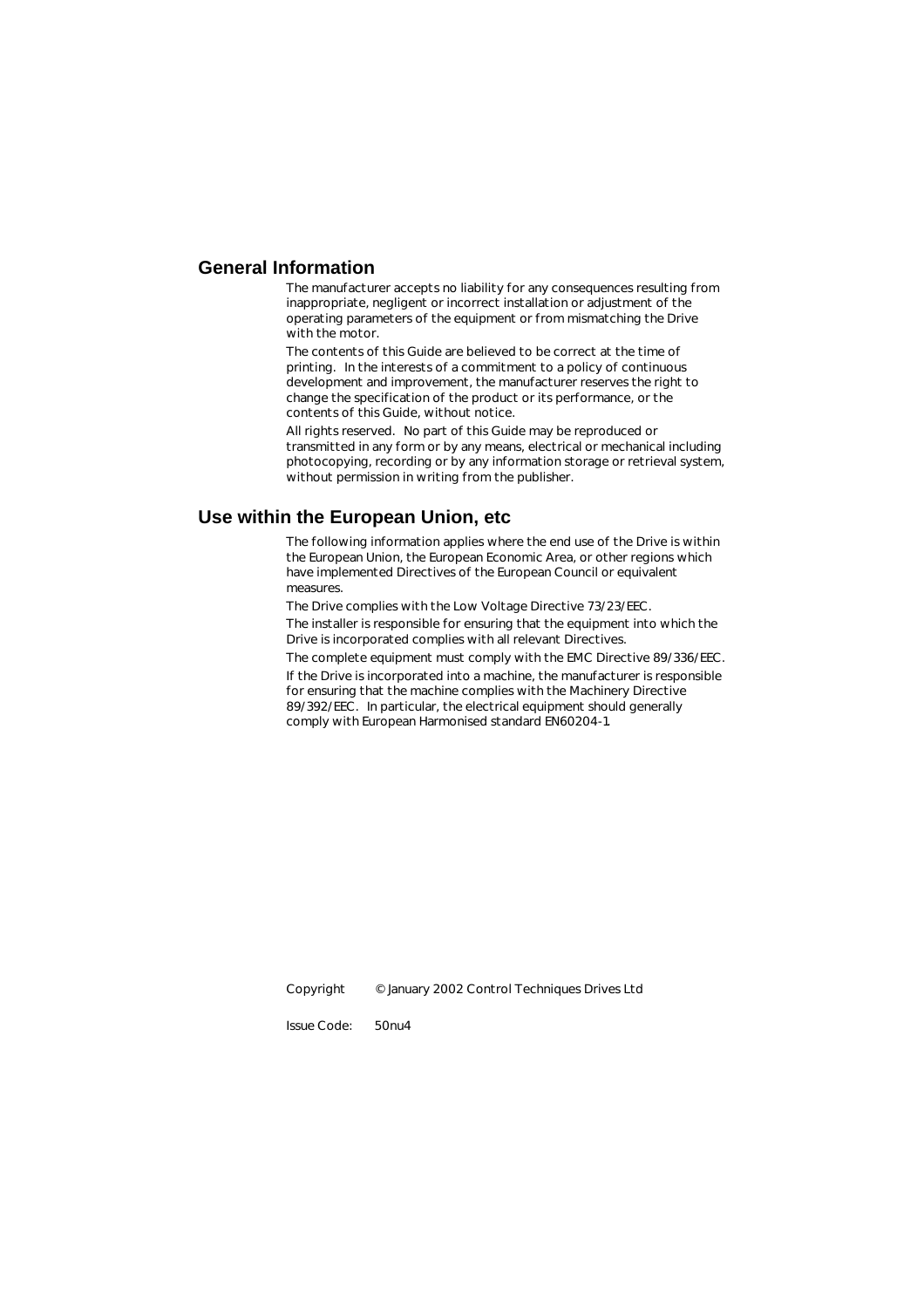# **Contents**

| <b>Chapter</b> |                                      |    |
|----------------|--------------------------------------|----|
| 1              | <b>Introduction</b>                  | 1  |
| 2              | <b>Safety Information</b>            | 2  |
| 3              | <b>Installing the UD50</b>           | 5  |
| 4              | <b>Descriptions of the Terminals</b> | 7  |
| 4.1            | <b>Functions</b>                     | 8  |
| 5              | <b>Related Parameters</b>            | 9  |
| 5.1            | Introduction                         | 9  |
| 5.2            | Key                                  | 9  |
| 5.3            | Descriptions of the parameters       | 12 |
|                |                                      |    |

## **Appendix**

| A   | <b>Specifications</b>                                    | $A-1$ |
|-----|----------------------------------------------------------|-------|
| A.1 | Relays 2, 3 (terminals 40, 41, 42)                       | $A-1$ |
| A.2 | Digital inputs F10, F11, F12 (terminals 44, 45, 46)      | $A-1$ |
| A.3 | Digital inputs/outputs F7, F8, F9 (terminals 48, 49, 50) | $A-2$ |
| A.4 | Analog inputs 4 & 5 (terminals 51, 52)                   | $A-3$ |
| A.5 | Analog output 3 (terminal 54)                            | $A-3$ |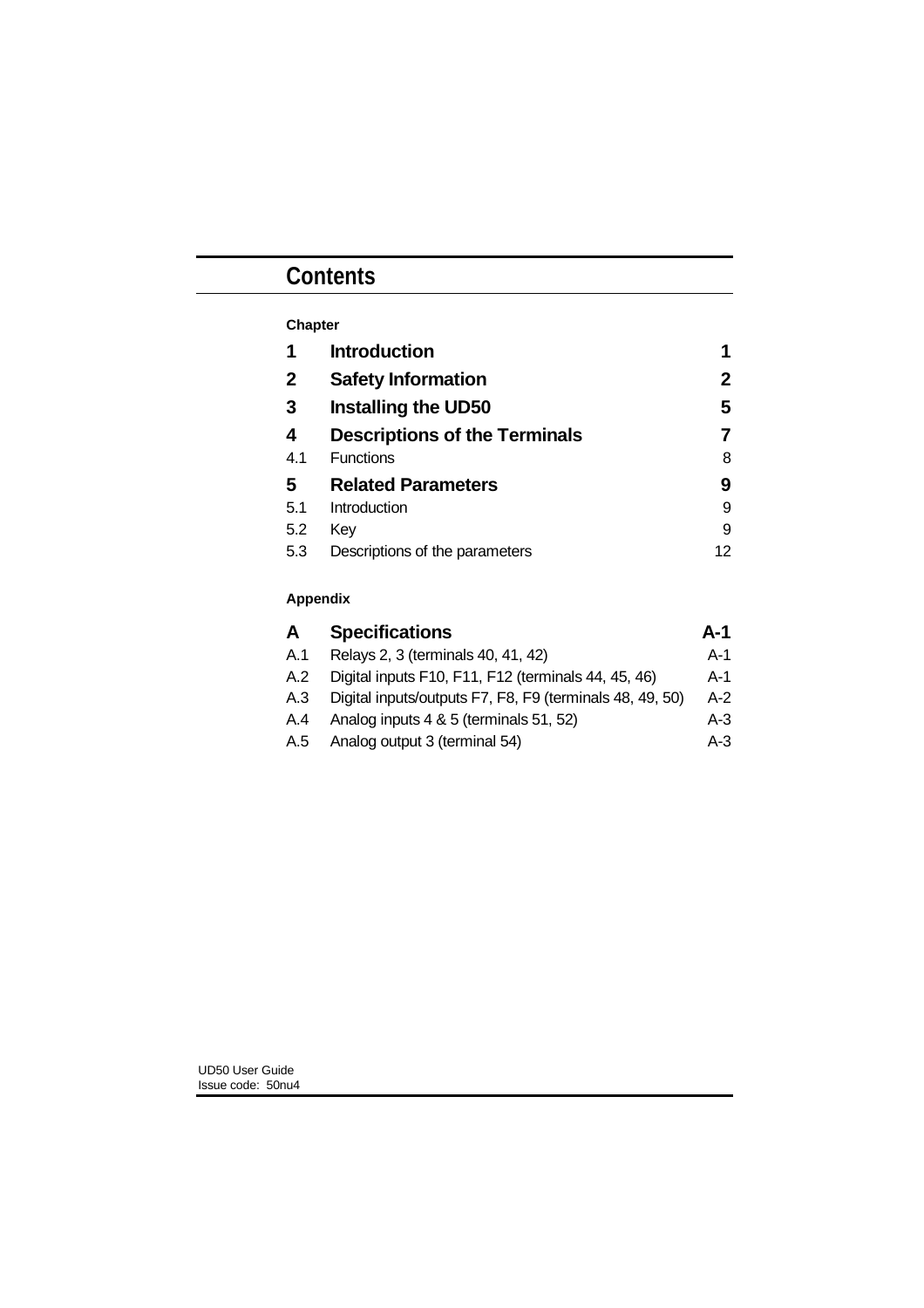# **Declaration of Conformity**

#### **Control Techniques plc, The Gro, Newtown, Powys, UK, SY16 3BE**

#### **UD50 Additional I/O small option module**

The option module for AC variable speed drive products shown above has been designed and manufactured in accordance with the following European harmonised, national and international standards:

| EN60249         | Base materials for printed circuits                                                                               |
|-----------------|-------------------------------------------------------------------------------------------------------------------|
| <b>IEC326-1</b> | Printed boards: general information for the specification writer                                                  |
| IEC326-5        | Printed boards: specification for single- and double-sided printed boards with<br>plated-through holes            |
| IEC326-6        | Printed boards: specification for multilayer printed boards                                                       |
| <b>IEC664-1</b> | Insulation co-ordination for equipment within low-voltage systems: principles,<br>requirements and tests          |
| EN60529         | Degrees of protection provided by enclosures (IP code)                                                            |
| <b>UL94</b>     | Flammability rating of plastic materials                                                                          |
| <b>UL508C</b>   | Standard for power conversion equipment                                                                           |
| EN50081-1       | Generic emission standard for the residential, commercial and light industrial environment                        |
| EN50081-2       | Generic emission standard for the industrial environment                                                          |
| EN50082-2       | Generic immunity standard for the industrial environment                                                          |
| EN61800-3       | Adjustable speed electrical power drive systems - Part 3: EMC product standard<br>including specific test methods |

This product complies with the Low Voltage Directive 73/23/EEC, the Electromagnetic Compatibility (EMC) Directive 89/336/EEC and the CE Marking Directive 93/68/EEC.

**W. Drury Technical Director Newtown Date: 27th April 1998**

**These electronic Drive products are intended to be used with appropriate motors, controllers, electrical protection components and other equipment to form complete end products or systems. Compliance with safety and EMC regulations depends upon installing and configuring Drives correctly, including using the specified input filters. The Drives must be installed only by professional assemblers who are familiar with requirements for safety and EMC. The assembler is responsible for ensuring that the end product or system complies with all the relevant laws in the country where it is to be used. Refer to the Unidrive Installation Guide for guidelines on installation. A** *Unidrive EMC Data Sheet* **is also available giving detailed EMC information.**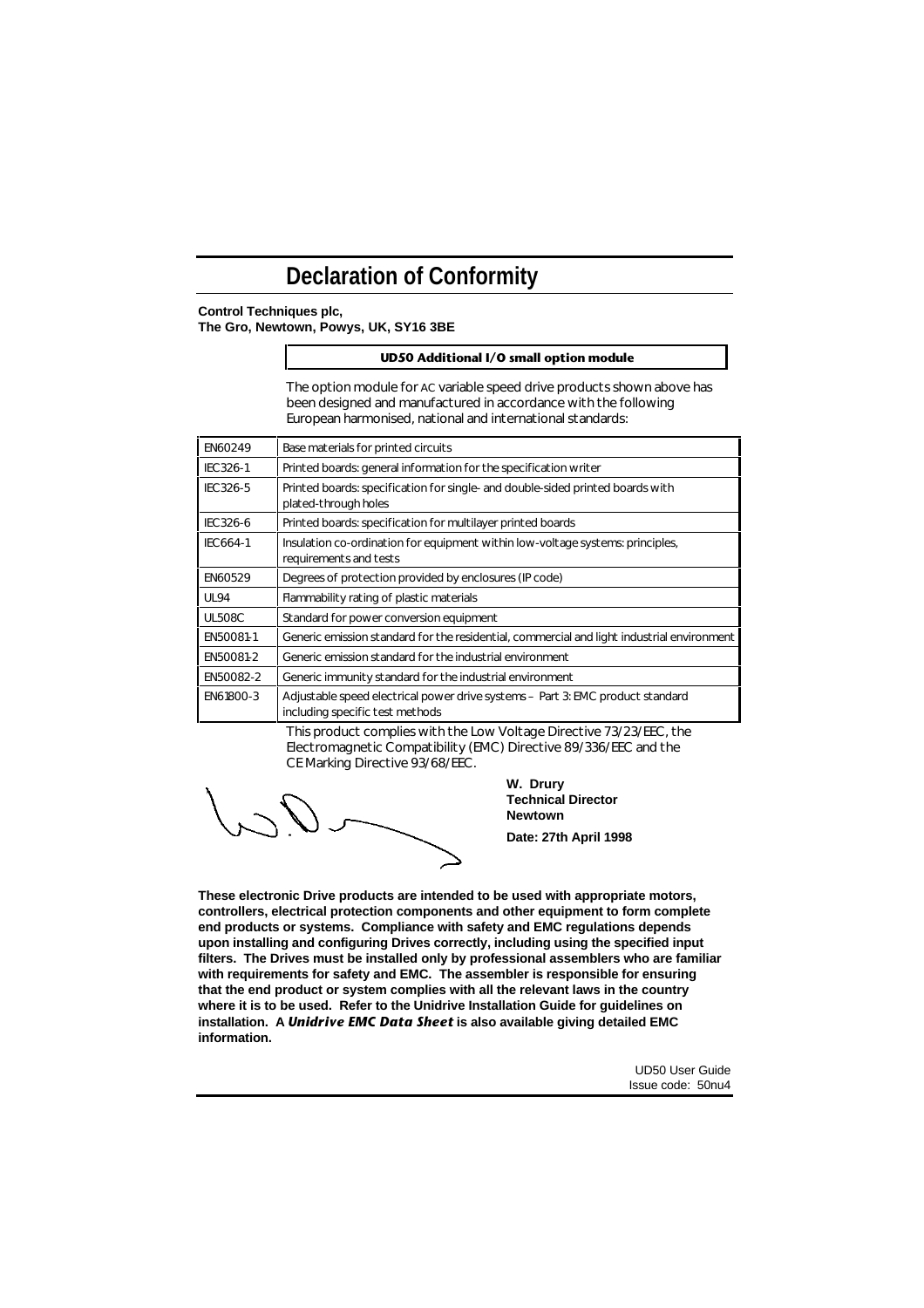# **1 Introduction**

The UD50 *small option module* increases the I/O capability of the Unidrive by adding the following to the existing I/O in the Drive:

| Quantity | <b>Function</b>                                           |
|----------|-----------------------------------------------------------|
| 2        | Relay contacts                                            |
| 3        | Digital input                                             |
| 3        | Digital port that can be programmed as an input or output |
| っ        | Analog voltage input                                      |
|          | Analog voltage output                                     |

All the I/O in the UD50 is programmable for function and signal processing.

The UD50 must be fitted in the *small option module* bay of the Unidrive. All connections to the Drive are made by a multi-way connector. Connections from external equipment are made to a two-part 16-way screw-terminal block on the UD50.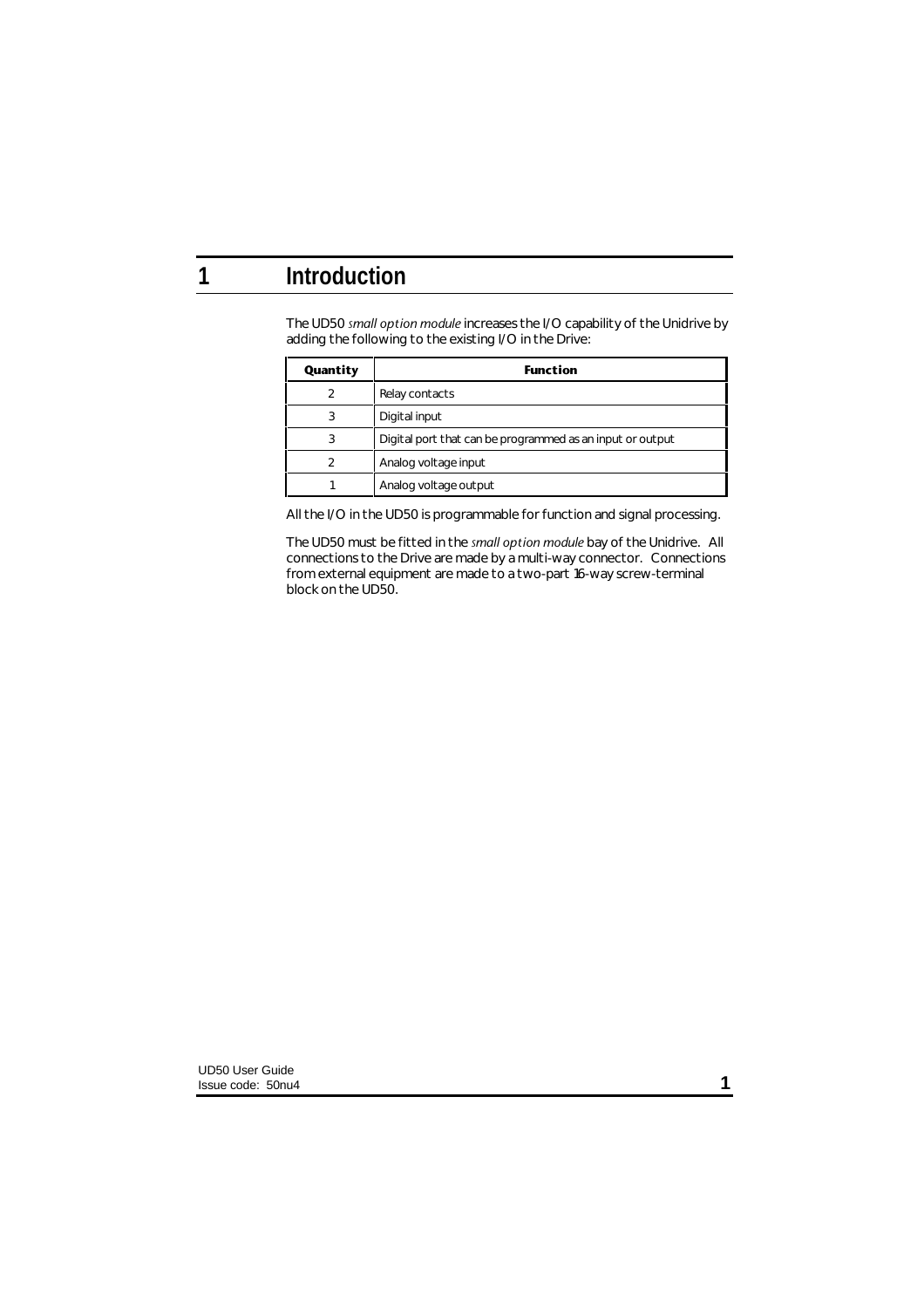# **2 Safety Information**

# **2.1 Warnings, Cautions and Notes**

A **Warning** contains information which is essential for avoiding a safety hazard.

A **Caution** contains information which is necessary for avoiding a risk of damage to the product or other equipment.

A **Note** contains information which helps to ensure correct operation of the product.

## **2.2 Electrical safety – general warning**

The voltages used in the Drive can cause severe electric shock and/or burns, and could be lethal. Extreme care is necessary at all times when working with or adjacent to the Drive.

Specific warnings are given at the relevant places in this User Guide.

The installation must comply with all relevant safety legislation in the country of use.

The Drive contains capacitors that remain charged to a potentially lethal voltage after the AC supply has been disconnected. If the Drive has been energized, the AC supply must be isolated at least ten minutes before work may continue.

## **2.3 System design**

The Drive is intended as a component for professional incorporation into complete equipment or systems. If installed incorrectly the Drive may present a safety hazard. The Drive uses high voltages and currents, carries a high level of stored electrical energy, and is used to control mechanical equipment which can cause injury.

Close attention is required to the electrical installation and the systemdesign to avoid hazards either in normal operation or in the event of equipment malfunction. System-design, installation, commissioning and maintenance must be carried out by personnel who have the necessary training and experience. They must read this safety information and this User Guide carefully.

To ensure mechanical safety, additional safety devices such as electro-mechanical interlocks may be required. The Drive must not be used in a safety-critical application without additional high-integrity protection against hazards arising from a malfunction.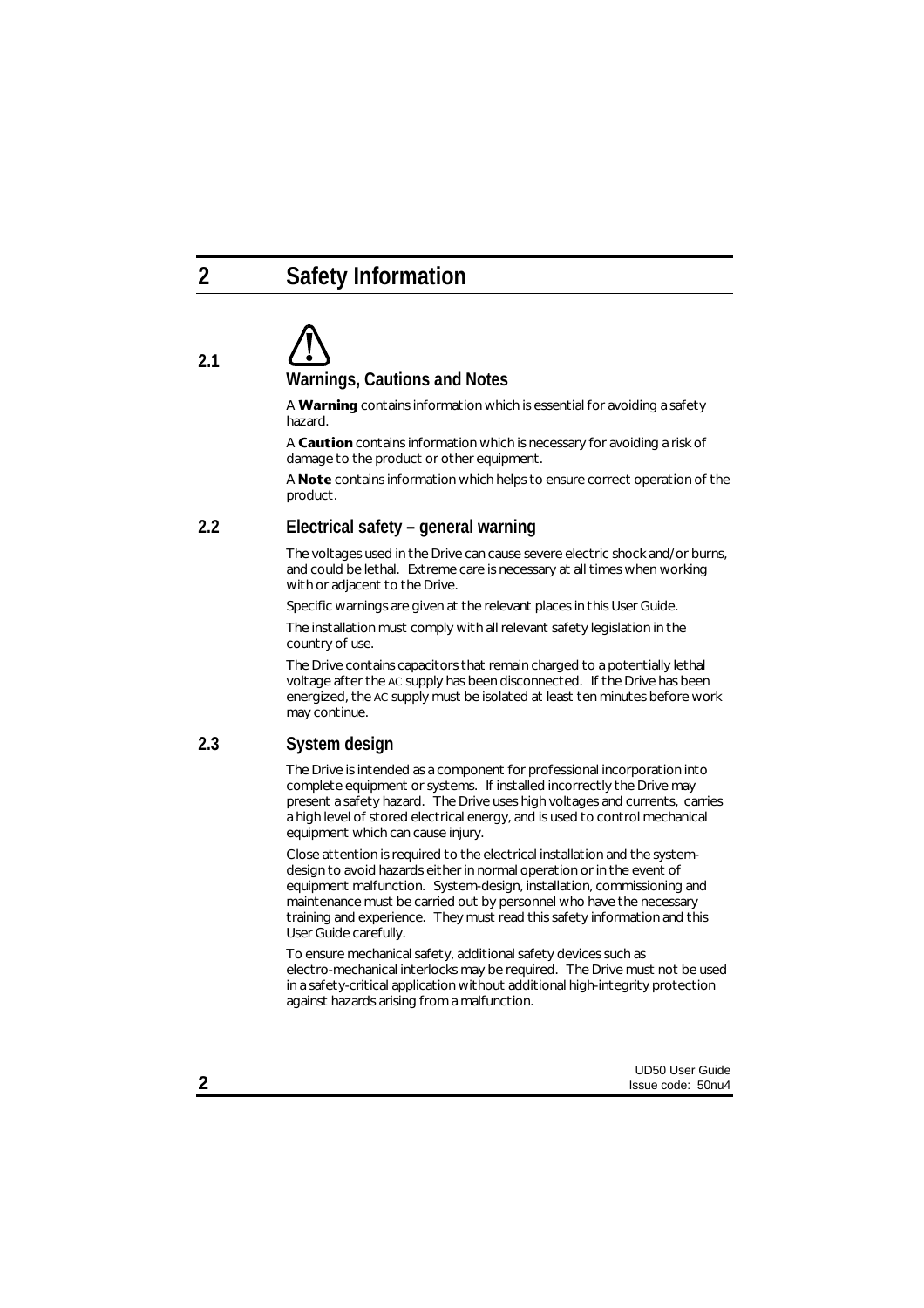### **2.4 Environmental limits**

Instructions in the *Unidrive Installation Guide* regarding transport, storage, installation and use of Drives must be complied with, including the specified environmental limits. Drives must not be subjected to excessive physical force.

### **2.5 Compliance with regulations**

The installer is responsible for complying with all relevant regulations, such as national wiring regulations, accident prevention regulations and electromagnetic compatibility (EMC) regulations. Particular attention must be given to the cross-sectional areas of conductors, the selection of fuses or other protection, and protective earth (ground) connections.

The *Unidrive Installation Guide* contains instructions for achieving compliance with specific EMC standards.

Within the European Union, all machinery in which this product is used must comply with the following directives:

89/392/EEC: Safety of Machinery

89/336/EEC: Electromagnetic Compatibility

## **2.6 Safety of personnel**

The STOP function of the Drive does not remove dangerous voltages from the output of the Drive or from any external option unit.

The Stop and Start controls or electrical inputs of the Drive should not be relied upon to ensure safety of personnel. If a safety hazard could exist from unexpected starting of the Drive, an interlock that electrically isolates the Drive from the AC supply should be installed to prevent the motor being inadvertently started.

Careful consideration must be given to the functions of the Drive which might result in a hazard, either through their intended functions (eg. Auto-start) or through incorrect operation due to a fault or trip (eg. stop/start, forward/reverse, maximum speed).

Under certain conditions, the Drive can suddenly discontinue control of the motor. If the load on the motor could cause the motor speed to be increased (eg. hoists and cranes), a separate method of braking and stopping the motor should be used (eg. a mechanical brake).

Before connecting the AC supply to the Drive, it is important that you understand the operating controls and their operation. If in doubt, do not adjust the Drive. Damage may occur, or lives put at risk. Carefully follow the instructions in this User Guide.

Before making adjustments to the Drive, ensure all personnel in the area are warned. Make notes of all adjustments that are made.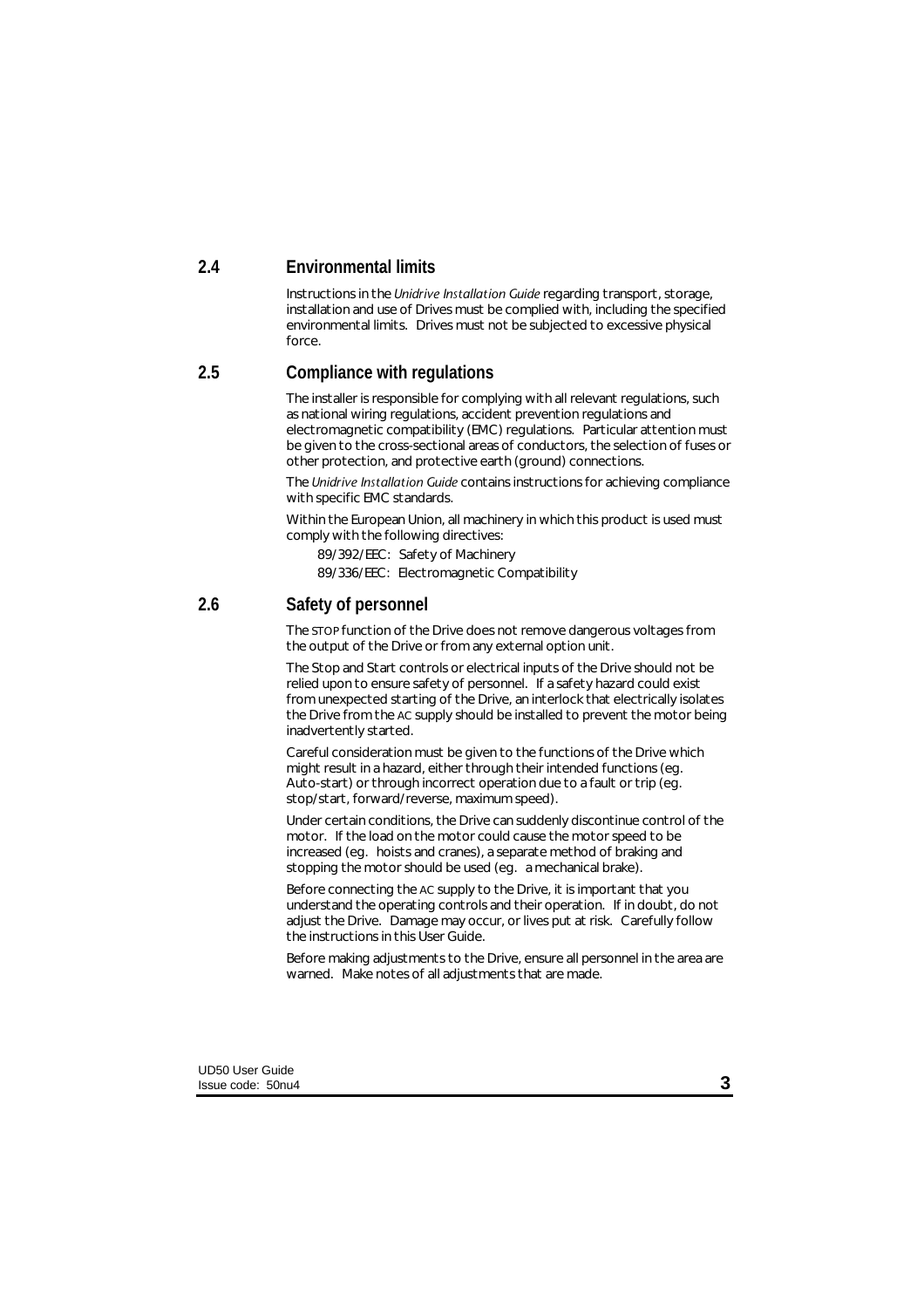### **2.7 Risk analysis**

In any application where a malfunction of the Drive could lead to damage, loss of life or injury, a risk analysis must be carried out, and where necessary, further measures taken to reduce the risk. This would normally be an appropriate form of independent safety back-up system using simple electro-mechanical components.

### **2.8 Signal connections**

The control circuits are isolated from the power circuits in the Drive by basic insulation only, as specified in IEC664–1. The installer must ensure that the external control circuits are insulated from human contact by at least one layer of insulation rated for use at the AC supply voltage.

If the control circuits are to be connected to other circuits classified as Safety Extra Low Voltage (SELV) (eg. to a personal computer), an additional isolating barrier must be included in order to maintain the SELV classification.

## **2.9 Adjusting parameters**

Some parameters have a profound effect on the operation of the Drive. They must not be altered without careful consideration of the impact on the controlled system. Measures must be taken to prevent unwanted changes due to error or tampering.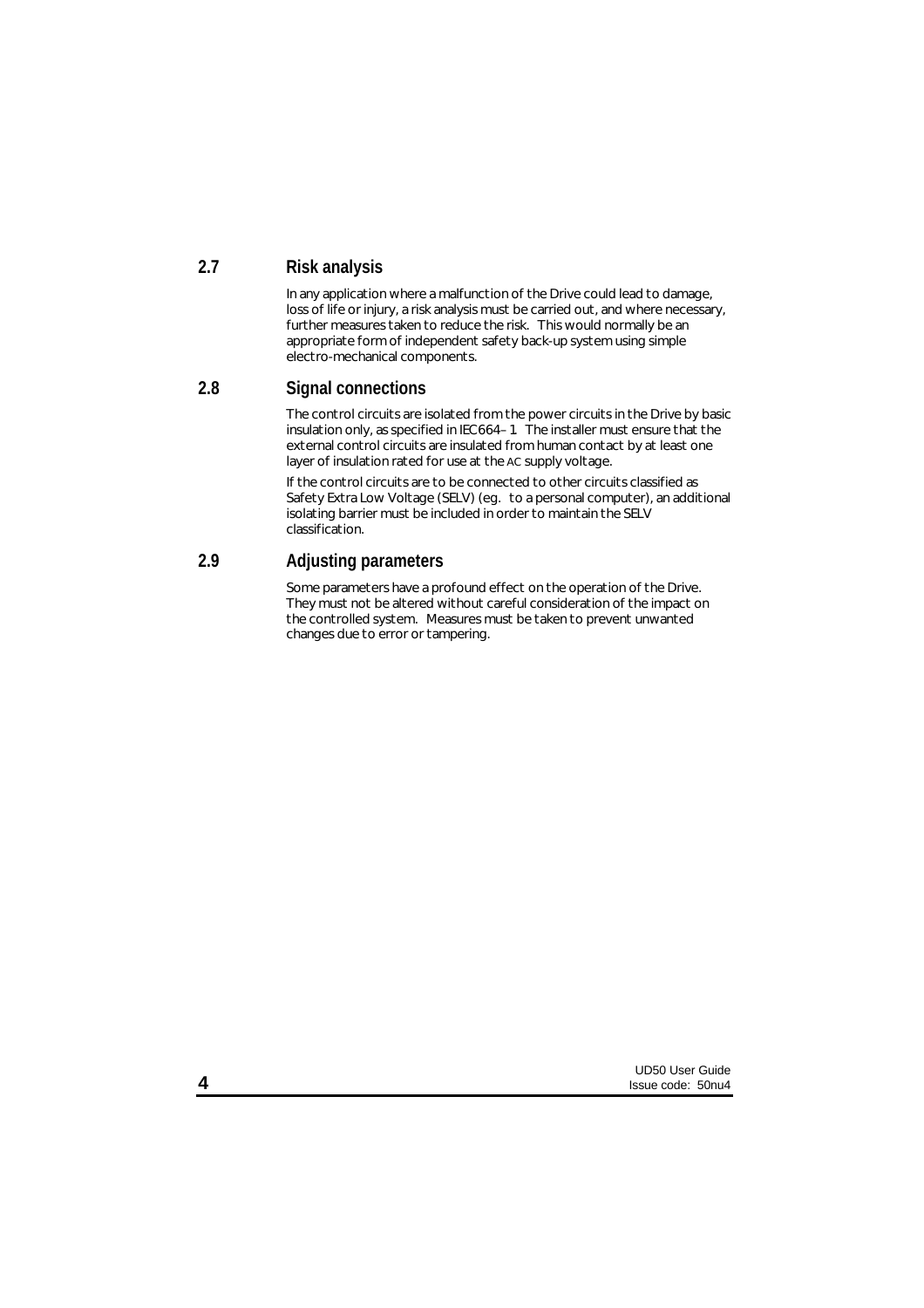# **3 Installing the UD50**



**Before using the following procedure, refer to the Warnings at the beginning of Chapter 2** *Installing the Drive* **in the Unidrive Installation Guide.**



#### *Figure 1 Installing the UD50 in the Unidrive*

- **1** Before installing the UD50 in the Unidrive, ensure the AC supply has been disconnected from the Drive for at least 10 minutes.
- **2** Check that the exterior of the UD50 is not damaged, and that the multi-way connector is free from dirt and debris. Do not install a damaged or dirty UD50 in the Drive.
- **3** Remove the terminal cover from the Drive (for removal instructions, see *Installing the Drive and RFI filter* in Chapter 2 of the Unidrive Installation Guide).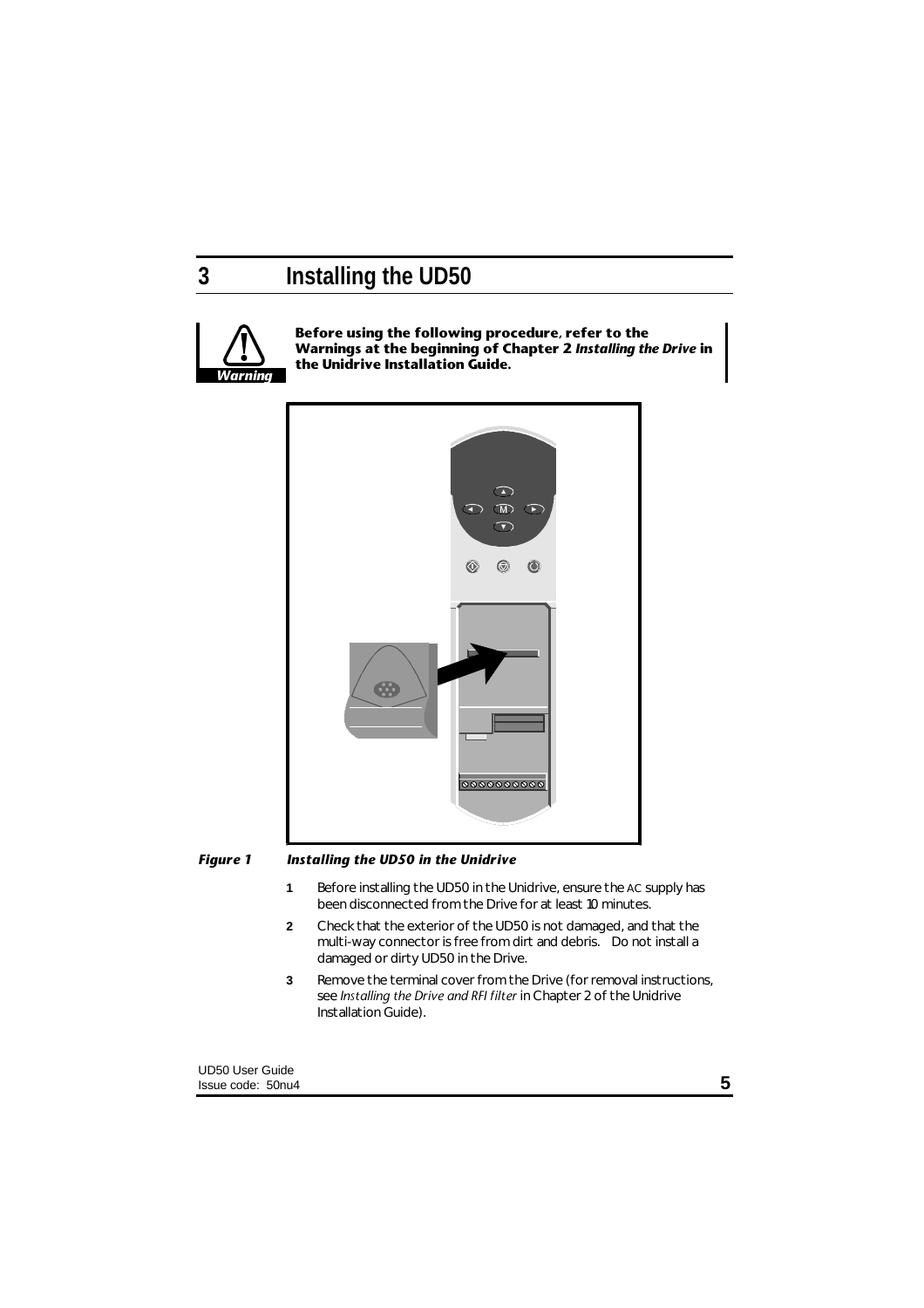- Position the multi-way connector on the rear of the UD50 over the connector in the Drive (see Figure 1), and press on the thumb pad to push the UD50 into place.
- Re-fit the terminal cover to the Drive.
- Connect the AC supply to the Drive.
- Set parameter **.00** at **149** to unlock security.
- Check that Menu-16 parameters are now available.
- Check that parameter **16.01** is set at **1**.

If the checks in steps 8 and 9 fail, either the UD50 is not fully inserted, or it is faulty.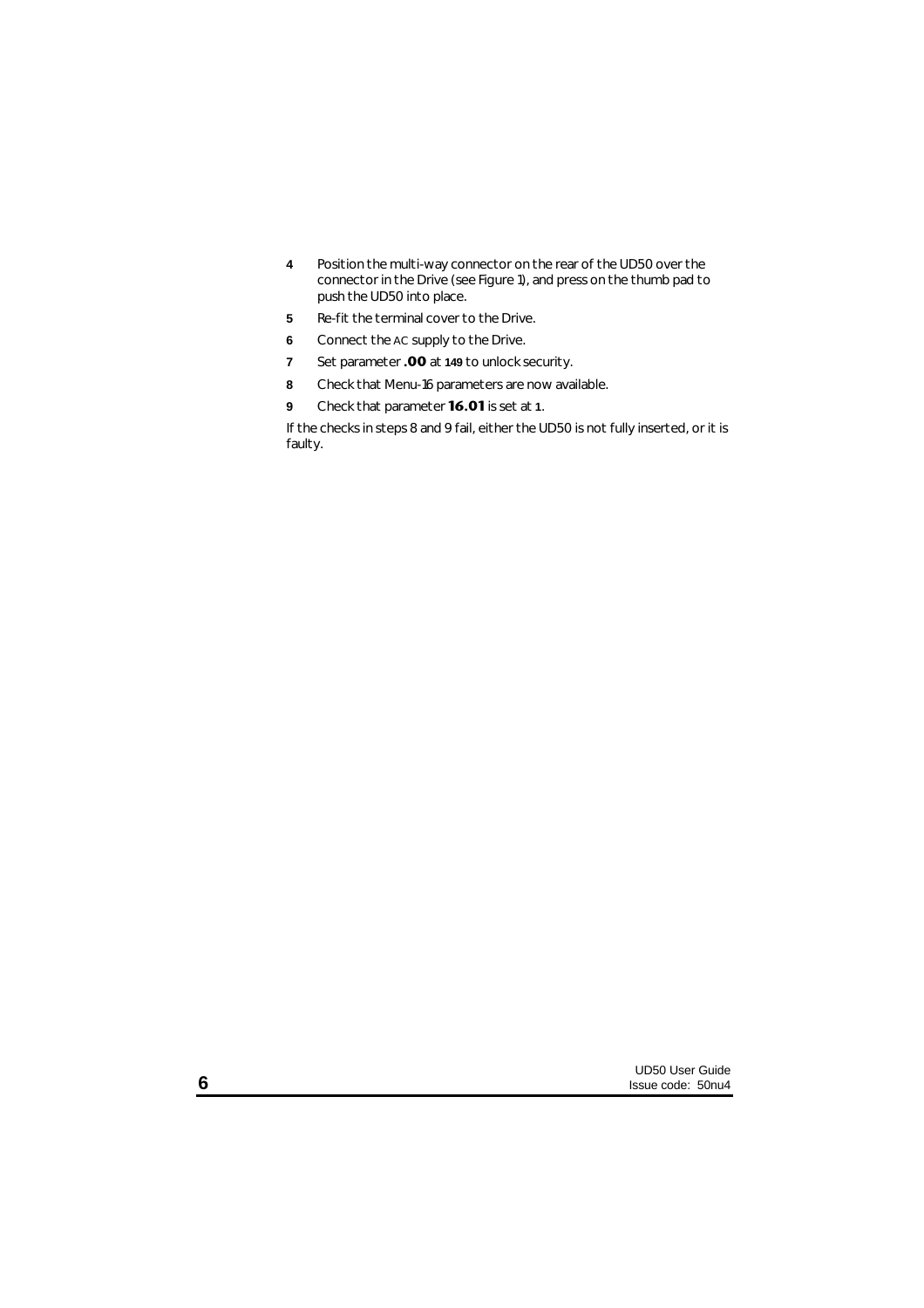# **4 Descriptions of the Terminals**



*Figure 2 Location of the two-part terminal block*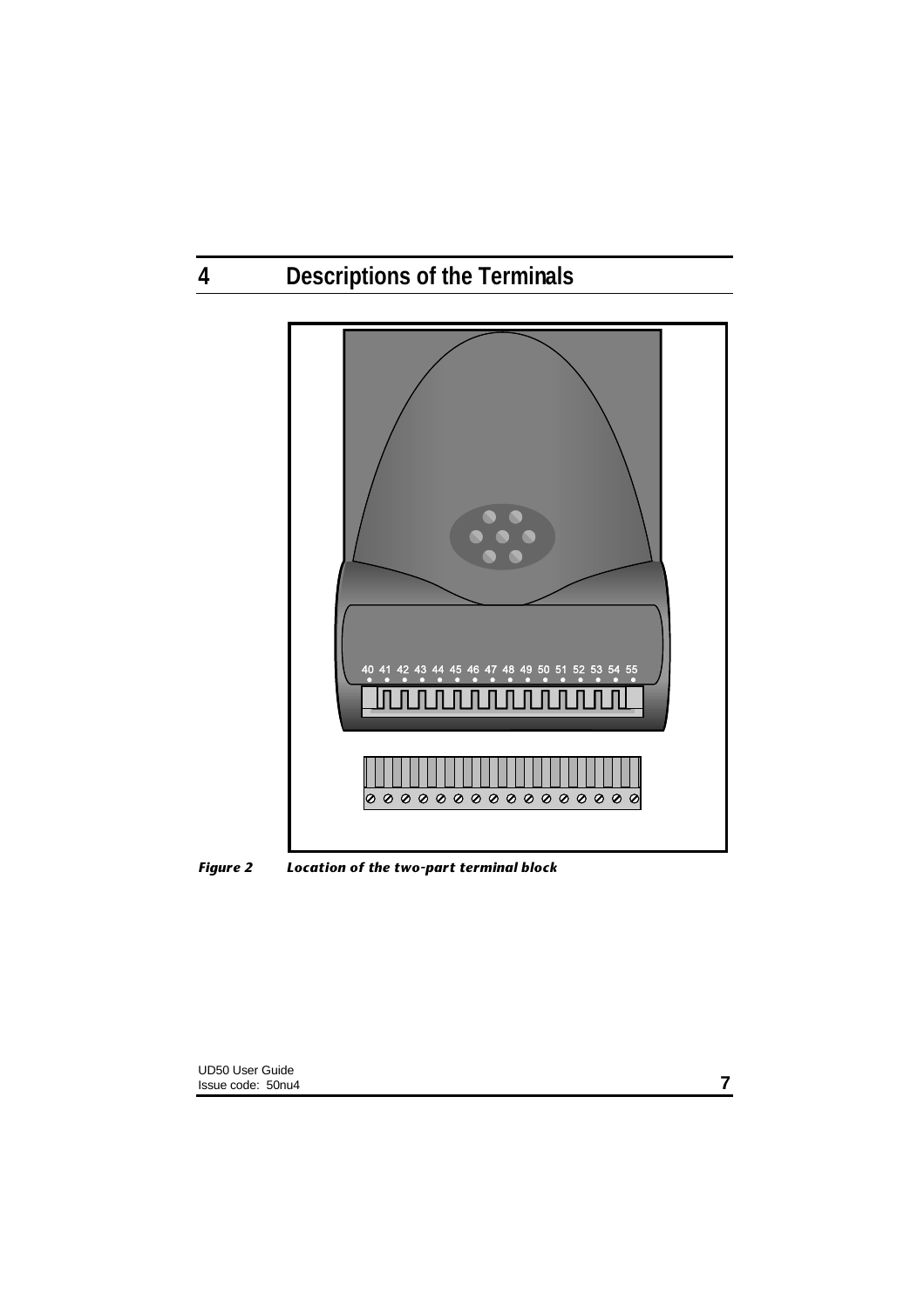**4.1 Functions**

| <b>Terminal</b> | <b>Function</b>         |
|-----------------|-------------------------|
| 40              | Relay 2 contact         |
| 41              | Relay 3 contact         |
| 42              | Relay common            |
| 43              | OV common (digital)     |
| 44              | Digital input F10       |
| 45              | Digital input F11       |
| 46              | Digital input F12       |
| 47              | OV common (digital)     |
| 48              | Digital input/output F7 |
| 49              | Digital input/output F8 |
| 50              | Digital input/output F9 |
| 51              | Analog input 4          |
| 52              | Analog input 5          |
| 53              | OV common (analog)      |
| 54              | Analog output 3         |
| 55              | OV common (analog)      |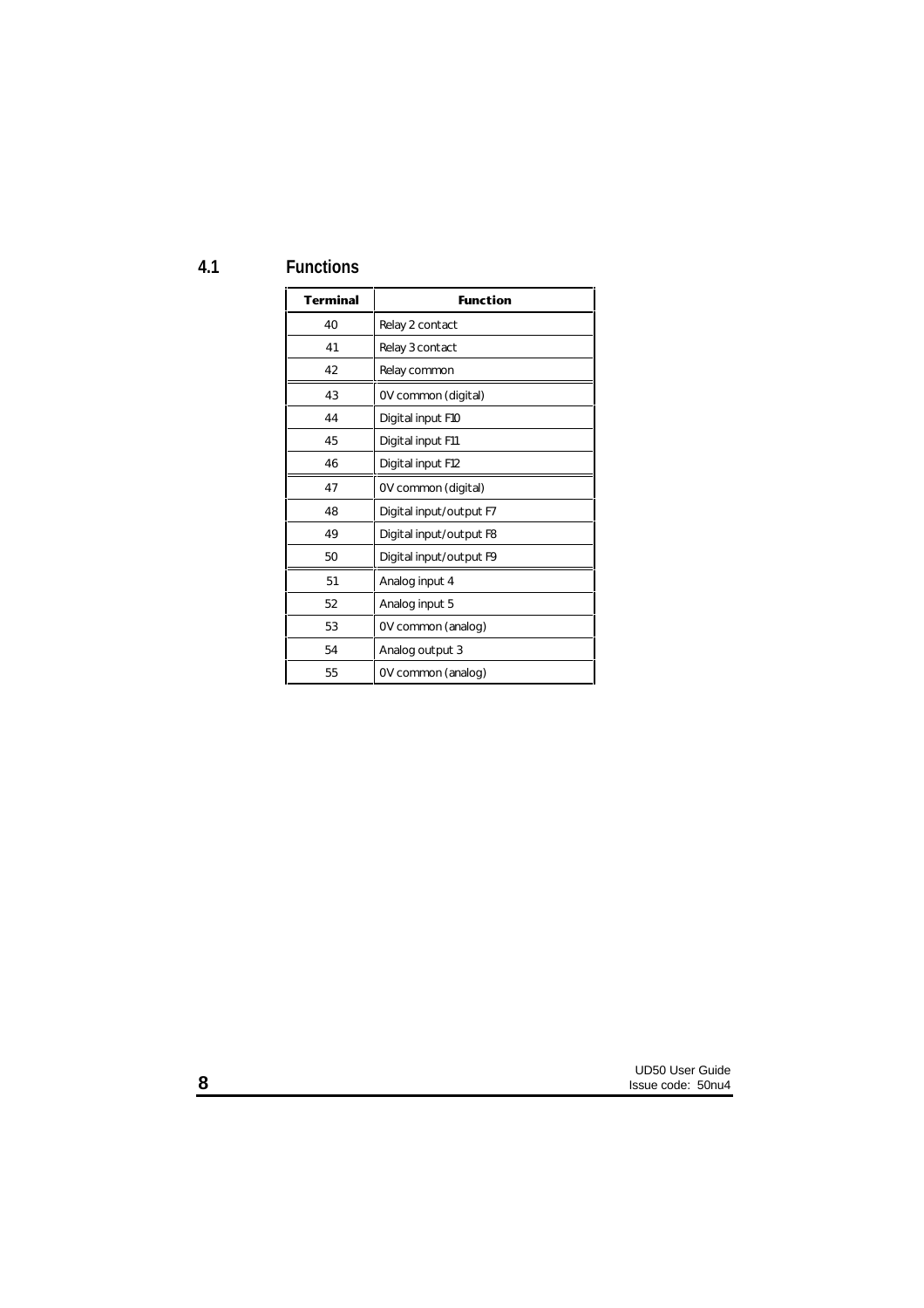# **5 Related Parameters**

### **5.1 Introduction**

The parameters listed in this chapter are used for programming and monitoring the I/O of the UD50. Refer to the Unidrive User Guide for programming instructions.



**Before attempting to adjust any parameters, refer to the Warnings and Notes at the beginning of Chapter 3** *Setting up the Drive* **in the Unidrive User Guide.**

### **5.2 Key**

#### **Type of parameter**

|        | RO | Read-only                                   |
|--------|----|---------------------------------------------|
|        | RW | Read-write                                  |
| select |    | Select from two settings                    |
| enable |    | Make or allow a function to operate         |
|        |    | <i>indicator</i> The value can only be read |

#### **Limitations of use**

- R The Drive must be reset for a new value to take effect.
- P Protected parameter; the parameter cannot be used as the destination parameter for a programmable input.

#### **Range**

- Bi Variable parameter having bipolar value range.
- Uni Variable parameter having unipolar value range.
- Bit Bit parameter

### **Symbols**

- $\Rightarrow$  Default value
- ô Range of values
	- **~** Indicates a range of values (in the case of bit parameters, **~** indicates *or*).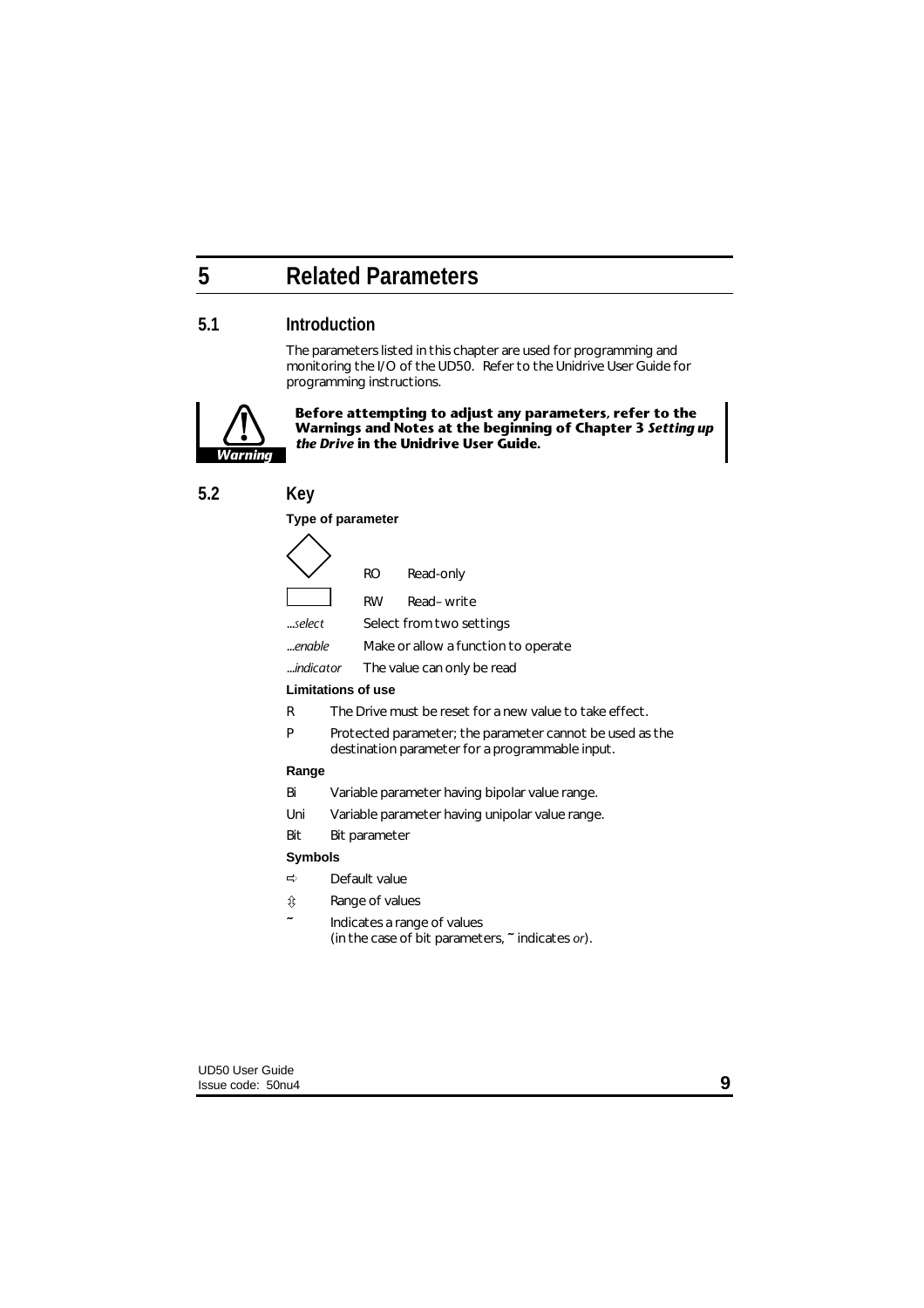

*Figure 3 Logic diagram of the digital I/O*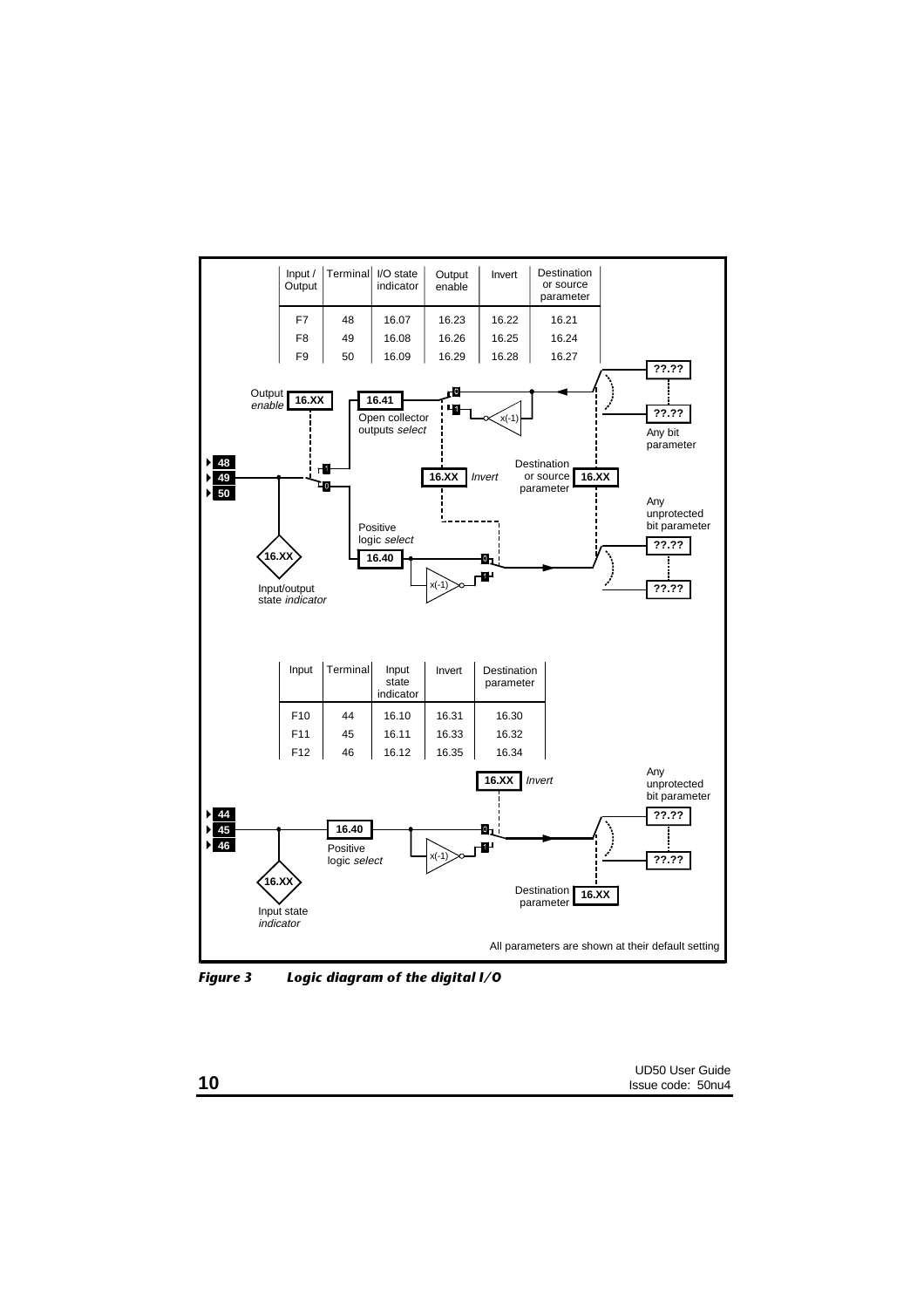

*Figure 4 Logic diagram of the analog I/O and relays*

UD50 User Guide Issue code: 50nu4 **11**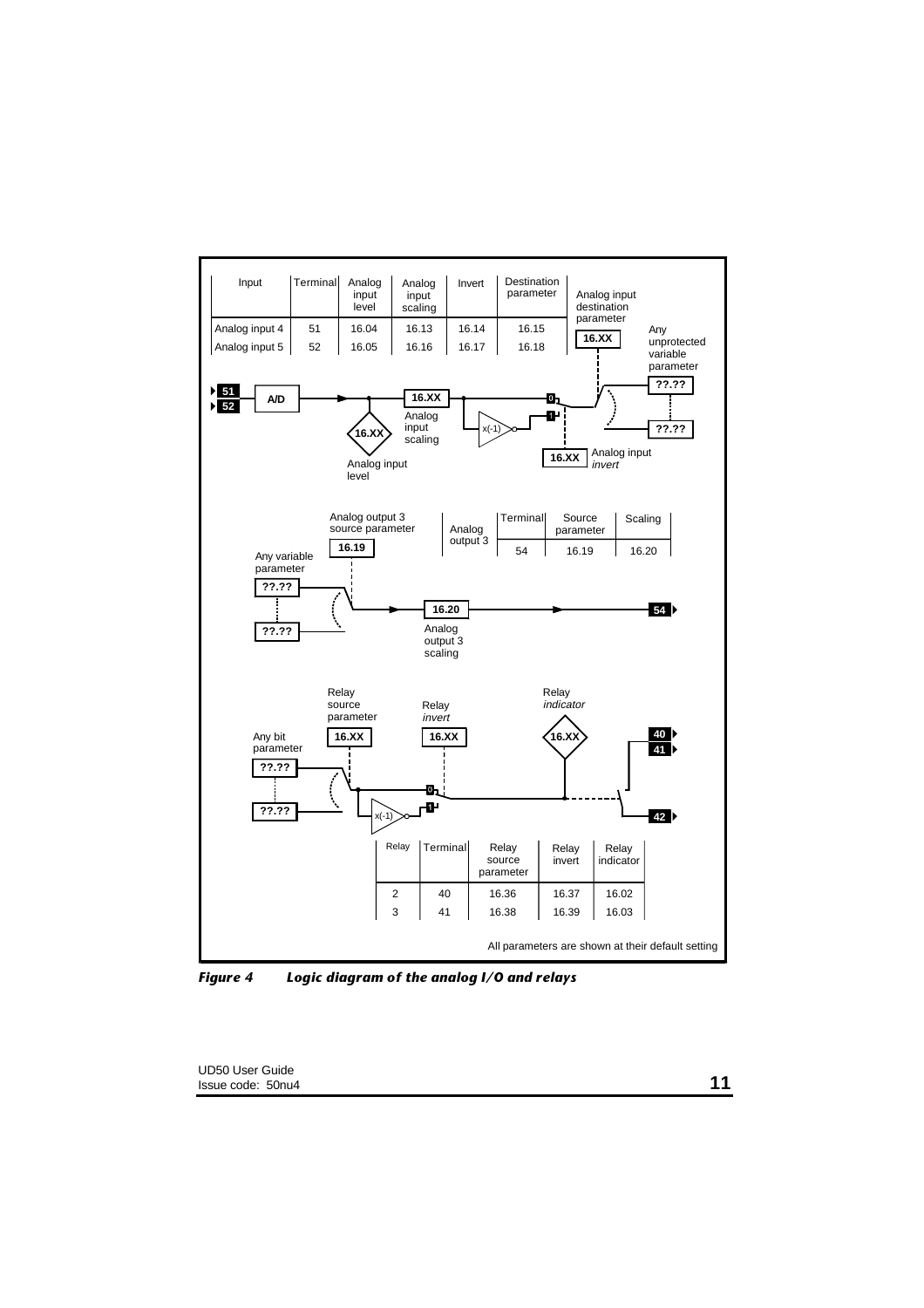## **5.3 Descriptions of the parameters**

| <b>16.01</b> Option module fitted code |  |  |  |  |     |  |  |  |  |  |
|----------------------------------------|--|--|--|--|-----|--|--|--|--|--|
| $\frac{1}{2}$ 0 ~ 100                  |  |  |  |  | Uni |  |  |  |  |  |

**16.01** indicates the type of small option module that is fitted in the Drive, as follows:

- 0 No small option module
- 1 UD50 Additional I/O
- 2 UD51 Second encoder interface
- 3 UD53 Resolver interface
- 4 UD52 sin-cos encoder

| 16.02 Relay 2 indicator |  |  |
|-------------------------|--|--|
| 16.03 Relay 3 indicator |  |  |
|                         |  |  |

**16.02** and **16.03** indicate as follows:

- 0 The related relay contact is open (relay de-energized)
- 1 The related relay contact is closed (relay energized)

| 16.04 Analog input 4 level |                            |  |   |  |    |  |  |  |  |  |
|----------------------------|----------------------------|--|---|--|----|--|--|--|--|--|
|                            | 16.05 Analog input 5 level |  |   |  |    |  |  |  |  |  |
|                            |                            |  |   |  |    |  |  |  |  |  |
| ±100.0                     |                            |  | % |  | Bi |  |  |  |  |  |

**16.04** and **16.05** indicate the level of the signal applied to the related input terminal (51 or 52) as a percentage of the operating range.

The operating range is affected by the conversion rate of the analog-digital converter, due to varying tolerances.

|                          | 16.07 Digital input/output F7 state indicator |  |  |                    |  |  |  |  |  |  |
|--------------------------|-----------------------------------------------|--|--|--------------------|--|--|--|--|--|--|
|                          | 16.08 Digital input/output F8 state indicator |  |  |                    |  |  |  |  |  |  |
|                          | 16.09 Digital input/output F9 state indicator |  |  |                    |  |  |  |  |  |  |
| $\hat{\mathbf{u}}$ 0 - 1 |                                               |  |  | $\parallel$ RO Bit |  |  |  |  |  |  |

**16.07** to **16.09** indicate as follows: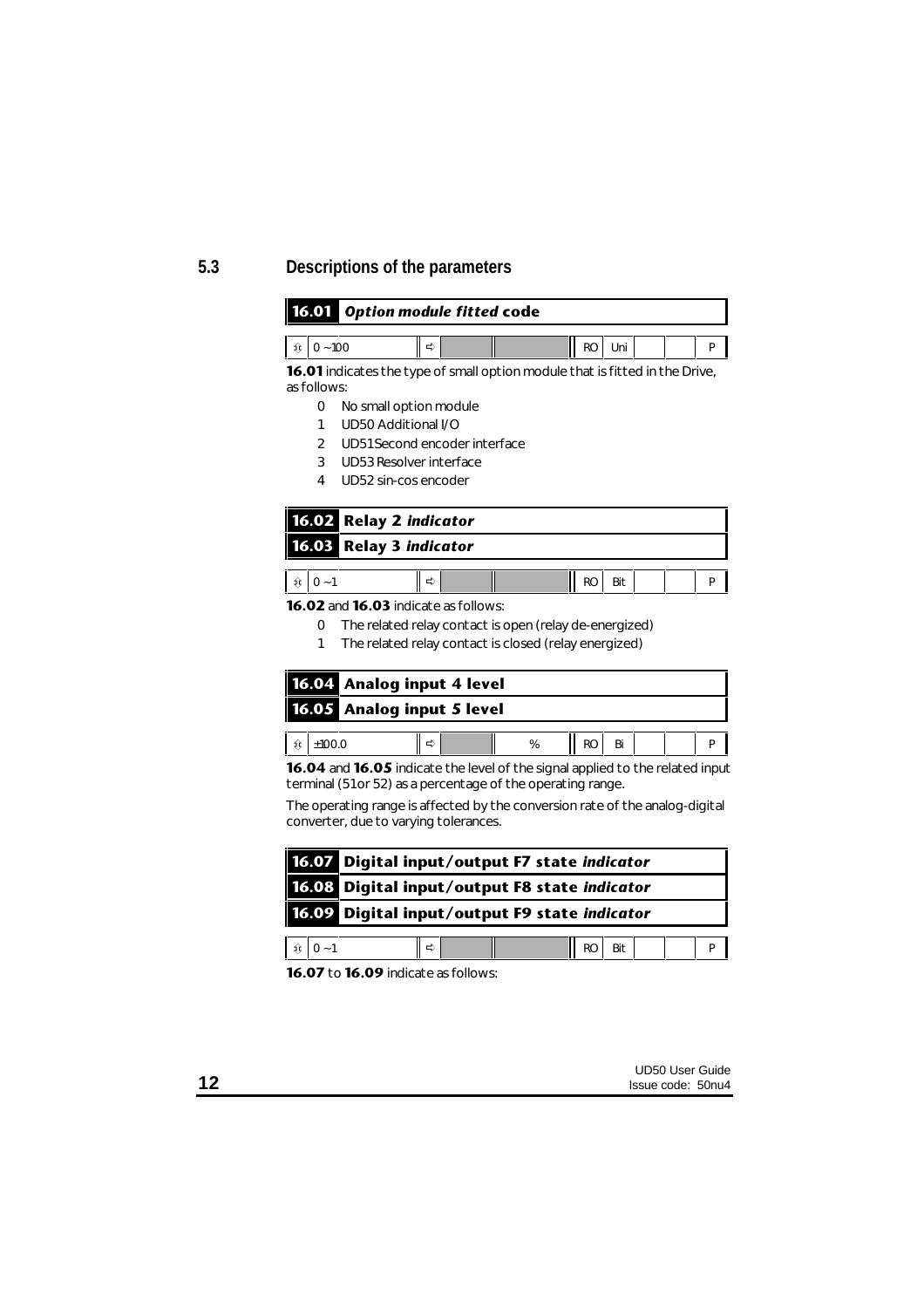When operating an input...

- 0 The related input is inactive
- 1 The related input is active

When operating as an output...

- 0 The related output sources current from +24V nominal (inactive)
- 1 The related output sinks current to 0V (active)

| 16.10 Digital input F10 state indicator |  |                    |  |  |  |  |  |  |
|-----------------------------------------|--|--------------------|--|--|--|--|--|--|
| 16.11 Digital input F11 state indicator |  |                    |  |  |  |  |  |  |
| 16.12 Digital input F12 state indicator |  |                    |  |  |  |  |  |  |
|                                         |  |                    |  |  |  |  |  |  |
| ⇨                                       |  | $\parallel$ RO Bit |  |  |  |  |  |  |

**16.10** to **16.12** indicate as follows:

- 0 The related input is inactive
- 1 The related input is active

|             | <b>16.13</b> Analog input 4 scaling |  |  |  |  |  |  |  |  |
|-------------|-------------------------------------|--|--|--|--|--|--|--|--|
|             | 16.16 Analog input 5 scaling        |  |  |  |  |  |  |  |  |
|             |                                     |  |  |  |  |  |  |  |  |
| $0 - 4.000$ |                                     |  |  |  |  |  |  |  |  |

Set for the required scaling of the related analog input signal. The default value causes the value of the destination parameter to be the same as the value of the related analog input level parameter (**16.04** or **16.05**).

|                                    | 16.14 Analog input 4 <i>invert</i> |  |  |  |  |     |  |  |  |
|------------------------------------|------------------------------------|--|--|--|--|-----|--|--|--|
| <b>16.17</b> Analog input 5 invert |                                    |  |  |  |  |     |  |  |  |
|                                    |                                    |  |  |  |  |     |  |  |  |
| $\hat{v}$   0 ~ 1                  |                                    |  |  |  |  | Bit |  |  |  |

Set at 1 in order to invert the polarity of the related analog input signal. Negative input signals will then produce positive values in the destination parameter, and *vice versa*.

| 16.15 Analog input 4 destination parameter |                                            |   |     |                    |           |  |  |  |  |
|--------------------------------------------|--------------------------------------------|---|-----|--------------------|-----------|--|--|--|--|
|                                            | 16.18 Analog input 5 destination parameter |   |     |                    |           |  |  |  |  |
|                                            | $0 - 20.50$                                | ⇨ | 0.0 | menu.<br>parameter | <b>RW</b> |  |  |  |  |

Enter the **menu.parameter** number of the required destination parameter. Only a variable parameter that is not protected (no **P** shown in the parameter description) can be used, otherwise no parameter is assigned to the input.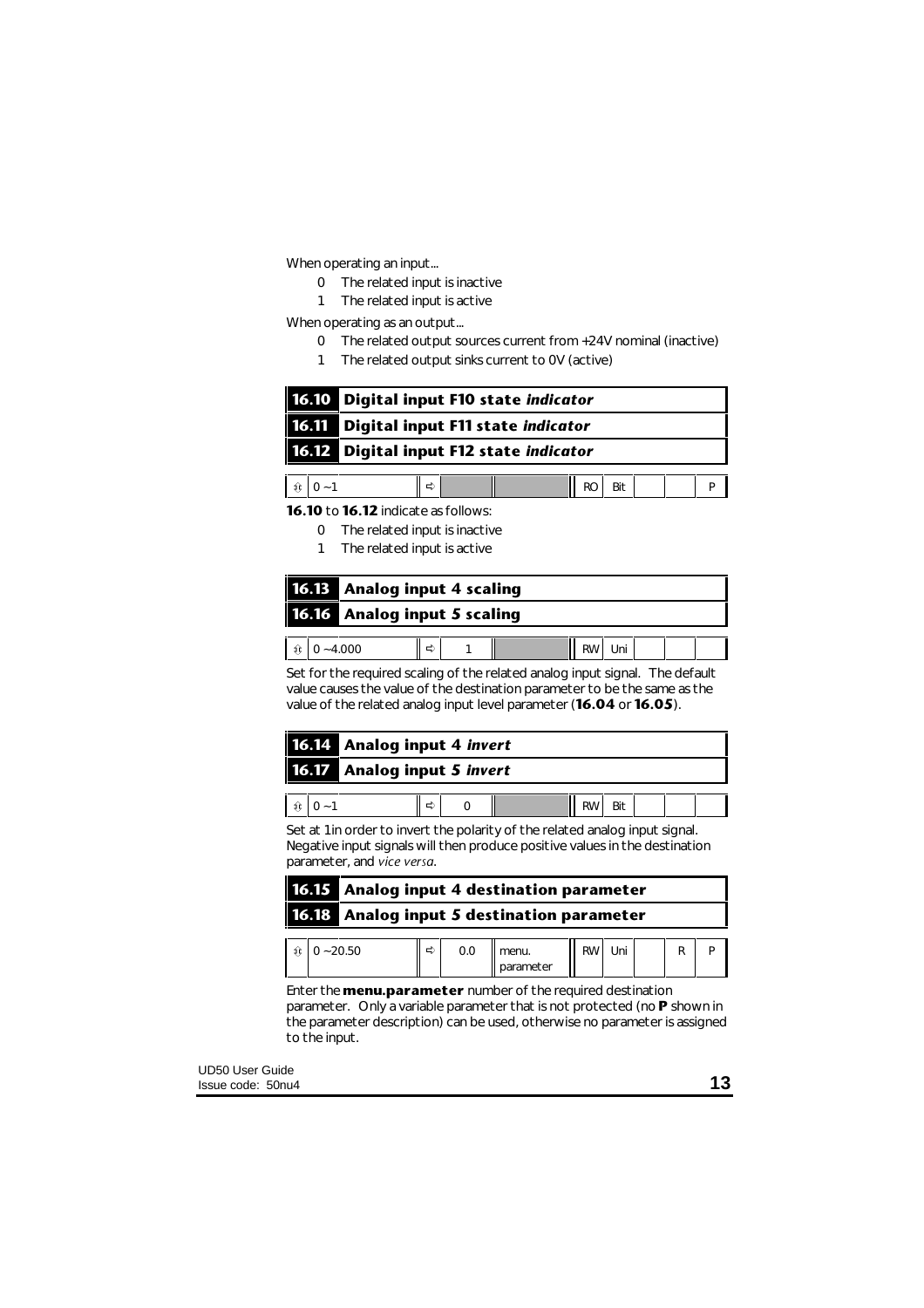| 16.19 Analog output 3 source parameter |  |  |                                                                        |  |  |  |  |  |  |  |  |
|----------------------------------------|--|--|------------------------------------------------------------------------|--|--|--|--|--|--|--|--|
|                                        |  |  |                                                                        |  |  |  |  |  |  |  |  |
| $\hat{v}$ 0 ~ 20.50                    |  |  | $\ \phi\ $ 0.0 menu. $\ \mathbf{R}\mathbf{W}\ $ Uni $\ \mathbf{R}\ $ P |  |  |  |  |  |  |  |  |

Enter the **menu.parameter** number of the required source parameter. Only a variable parameter can be used, otherwise no parameter is assigned to the output.

parameter

| 16.20 Analog output 3 scaling |                     |   |  |  |  |              |  |  |  |
|-------------------------------|---------------------|---|--|--|--|--------------|--|--|--|
|                               |                     |   |  |  |  |              |  |  |  |
|                               | $\hat{v}$ 0 ~ 4.000 | ⇨ |  |  |  | II RWI Uni I |  |  |  |

Set for the required scaling of the analog output signal. The default value causes a 100% parameter value to produce a 10V output signal.

| 16.21 | Digital input/output F7 destination or source<br>parameter       |   |     |       |           |     |  |   |   |  |  |  |
|-------|------------------------------------------------------------------|---|-----|-------|-----------|-----|--|---|---|--|--|--|
|       | 16.24 Digital input/output F8 destination or source<br>parameter |   |     |       |           |     |  |   |   |  |  |  |
|       | 16.27 Digital input/output F9 destination or source<br>parameter |   |     |       |           |     |  |   |   |  |  |  |
| Ű     | $0 - 20.50$                                                      | ⇨ | 0.0 | menu. | <b>RW</b> | Uni |  | R | р |  |  |  |

**When operating as digital inputs**

Enter the **menu.parameter** number of the required destination parameter. Only a bit parameter that is not protected (no **P** shown in the parameter description) can be used, otherwise no parameter is assigned to the input.

### **When operating as digital outputs**

Enter the **menu.parameter** number of the source parameter. Only a bit parameter can be used, otherwise no parameter is assigned to the output.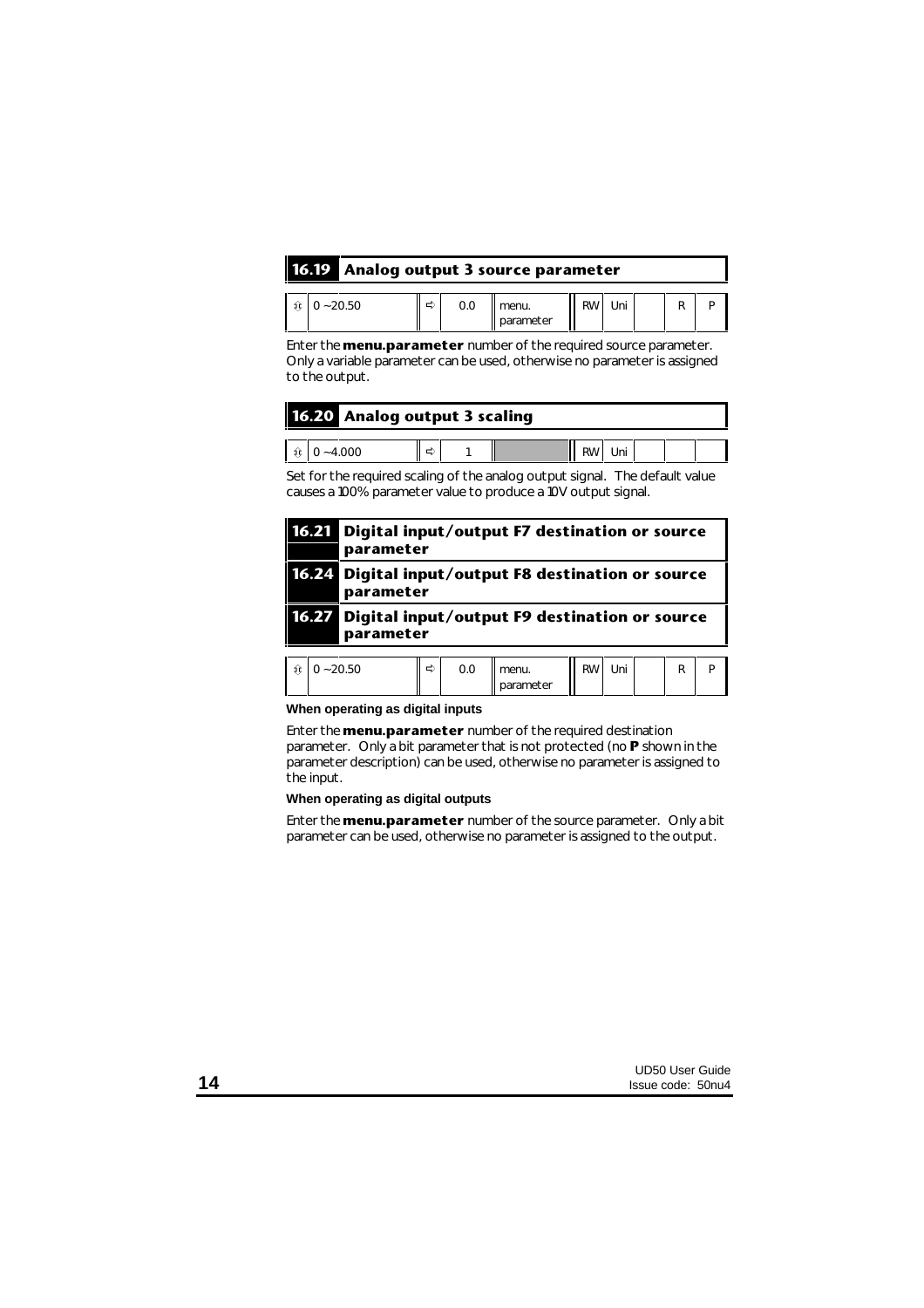|                          | 16.22 Digital input/output F7 invert |                     |  |  |  |        |  |  |  |  |
|--------------------------|--------------------------------------|---------------------|--|--|--|--------|--|--|--|--|
|                          | 16.25 Digital input/output F8 invert |                     |  |  |  |        |  |  |  |  |
|                          | 16.28 Digital input/output F9 invert |                     |  |  |  |        |  |  |  |  |
| $\hat{\mathbf{u}}$ 0 ~ 1 |                                      | $\Leftrightarrow$ 0 |  |  |  | RW Bit |  |  |  |  |

#### **When operating as digital inputs**

Set at 1 to invert the logic state of the related applied signal. This will have the effect of inverting the active/inactive states at the input.

#### **When operating as digital outputs**

Set at 1 to invert the logic state obtained from the related source parameter. This will have the effect of inverting the source/sink states at the output.

| 16.23 Digital output F7 enable |   |  |           |     |  |  |
|--------------------------------|---|--|-----------|-----|--|--|
| 16.26 Digital output F8 enable |   |  |           |     |  |  |
| 16.29 Digital output F9 enable |   |  |           |     |  |  |
|                                |   |  |           |     |  |  |
|                                | ⇨ |  | <b>RW</b> | Bit |  |  |

Set at 1 to operate the related digital input/output as an output.

| 16.30 Digital input F10 destination parameter |
|-----------------------------------------------|
| 16.32 Digital input F11 destination parameter |
| 16.34 Digital input F12 destination parameter |
|                                               |

 $\hat{v}$  0 ~ 20.50  $\|\vec{v}\|$  0.0 menu. parameter RW Uni R P Enter the **menu.parameter** number of the required destination parameter. Only a bit parameter that is not protected (no **P** shown in the

parameter description) can be used, otherwise no parameter is assigned to the input.

|                                | 16.31 Digital input F10 invert |  |  |  |  |     |  |  |  |  |
|--------------------------------|--------------------------------|--|--|--|--|-----|--|--|--|--|
| 16.33 Digital input F11 invert |                                |  |  |  |  |     |  |  |  |  |
| 16.35 Digital input F12 invert |                                |  |  |  |  |     |  |  |  |  |
|                                |                                |  |  |  |  |     |  |  |  |  |
|                                |                                |  |  |  |  | Bit |  |  |  |  |

Set at 1 to invert the logic state of the related applied signal. This will have the effect of inverting the active/inactive states at the input.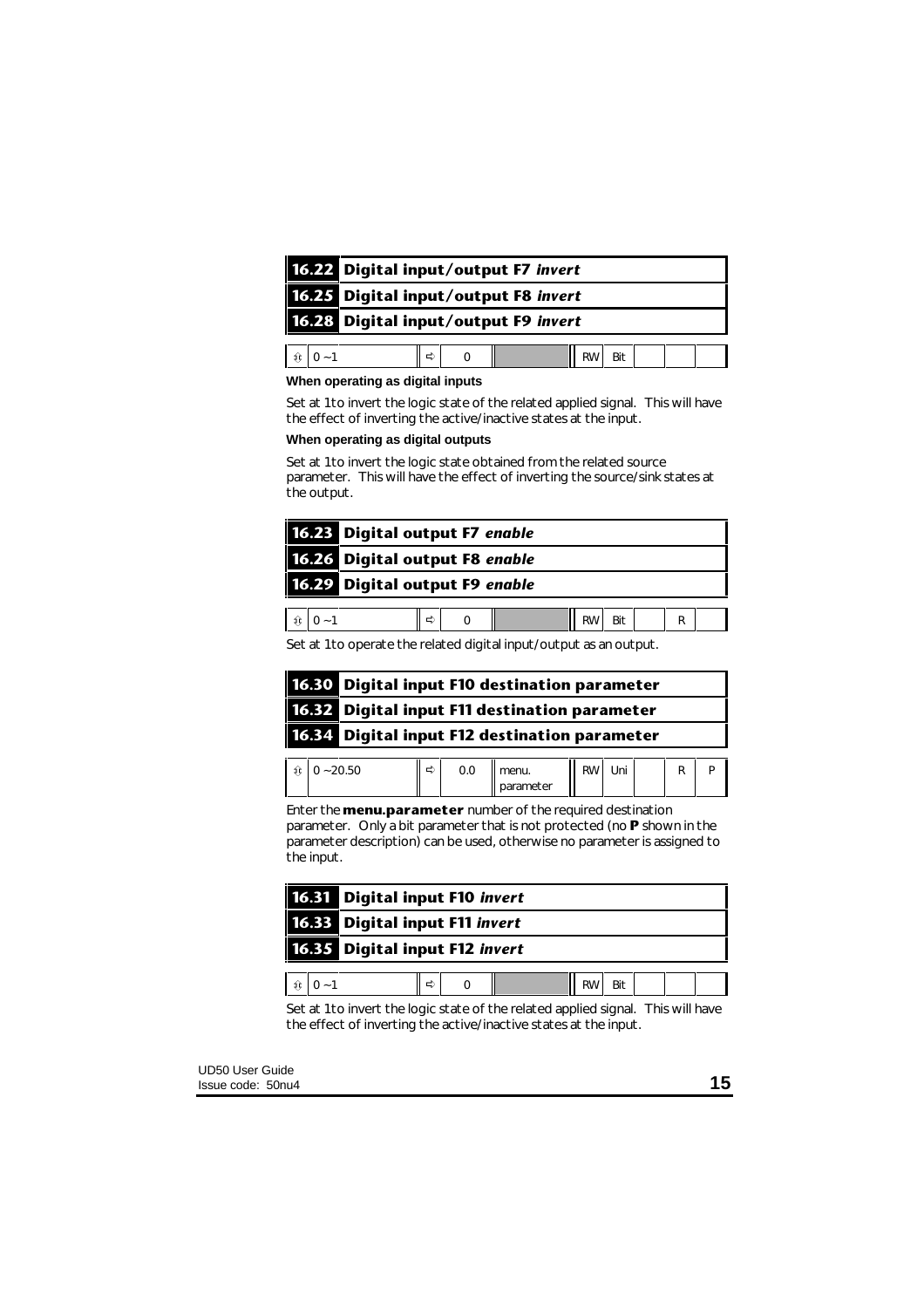| 16.36 Relay 2 source parameter |  |   |     |                    |  |     |  |  |  |  |  |
|--------------------------------|--|---|-----|--------------------|--|-----|--|--|--|--|--|
| 16.38 Relay 3 source parameter |  |   |     |                    |  |     |  |  |  |  |  |
| $0 - 20.50$                    |  | ⇨ | 0.0 | menu.<br>parameter |  | Uni |  |  |  |  |  |

Enter the **menu.parameter** number of the required source parameter. Only a bit parameter can be used, otherwise no parameter is assigned to the output.

| 16.37 Relay 2 invert |   |  |  |  |  |
|----------------------|---|--|--|--|--|
| 16.39 Relay 3 invert |   |  |  |  |  |
|                      |   |  |  |  |  |
|                      | ⋍ |  |  |  |  |

Set at 1 to invert the sense of the relay in relation to the logic state of the source parameter. By default, the relay contact is closed when the related source parameter is set at 1.

| 16.40 Positive-logic select |  |  |  |  |  |  |  |  |  |  |
|-----------------------------|--|--|--|--|--|--|--|--|--|--|
|                             |  |  |  |  |  |  |  |  |  |  |

Set as follows for the digital inputs:

- 0 Negative logic (pull-down to make active)
- 1 Positive logic (pull-up to make active)

|  |                 | <b>16.41</b> Open-collector outputs select |   |  |  |          |  |  |  |
|--|-----------------|--------------------------------------------|---|--|--|----------|--|--|--|
|  |                 |                                            |   |  |  |          |  |  |  |
|  | $\hat{v}$ 0 - 1 |                                            | ⇨ |  |  | RWBit RT |  |  |  |

When digital inputs/outputs F7, F8, F9 are operating as outputs, by default they operate in push-pull to source or sink current depending on the logic state.

Set at **16.41** at 1 in order to configure these digital outputs as opencollector (current sink, pull-down only). This allows these outputs to be connected in a wired-OR configuration.

Setting **16.41** at 1 has no effect on digital inputs/outputs which are operating as inputs.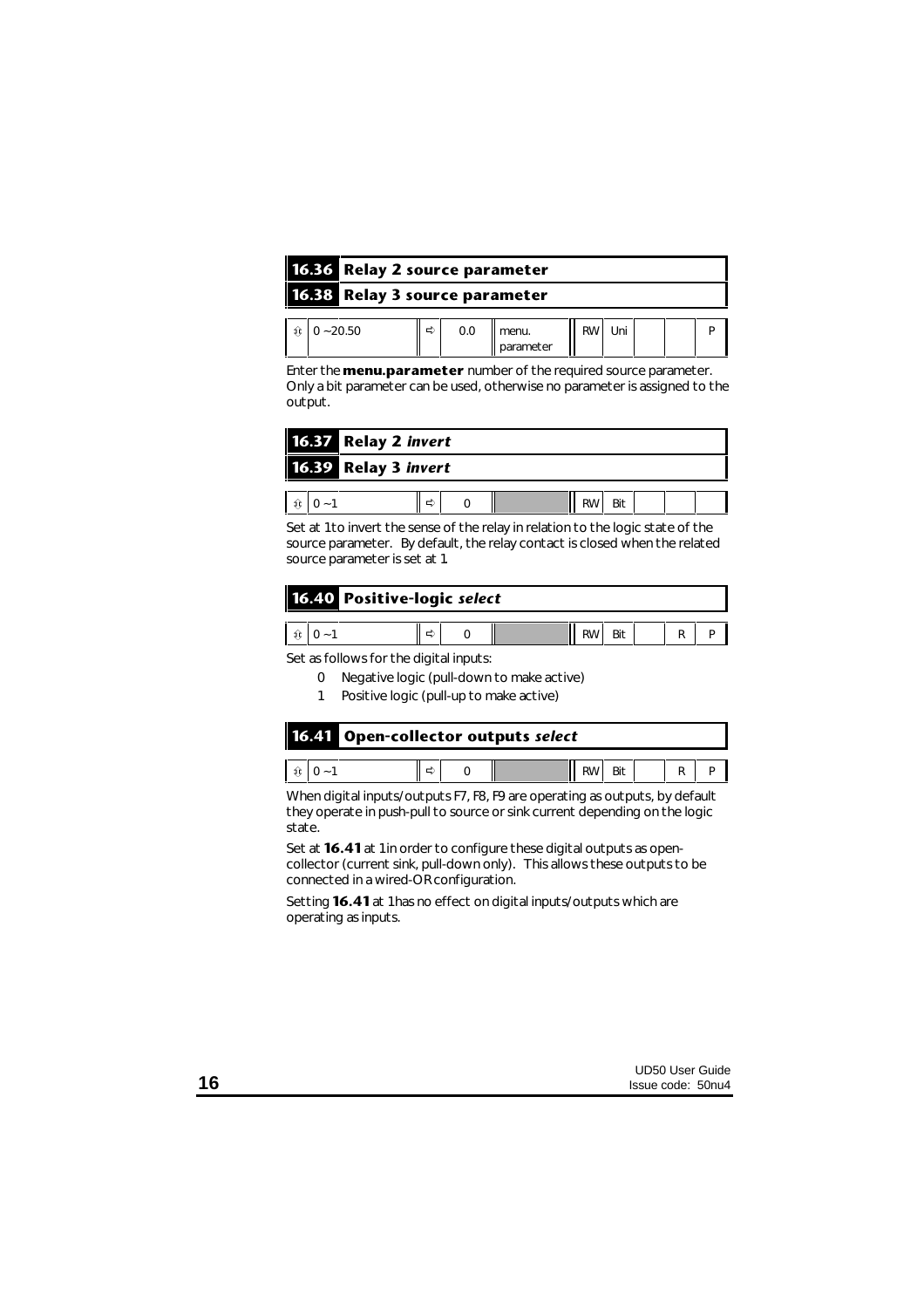# **A Specifications**

## **A.1 Relays 2, 3 (terminals 40, 41, 42)**

| Voltage rating  | 240VAC resistive load<br>Installation category 1<br>(see <b>Warning</b> below) | 120VAC resistive load<br>Installation category 2 |  |
|-----------------|--------------------------------------------------------------------------------|--------------------------------------------------|--|
| Maximum current | 2A resistive                                                                   |                                                  |  |
| Contact form    | Normally open                                                                  |                                                  |  |



## **Category 1 installations must have suppression to limit supply-borne transients to a maximum of 1500V peak.**

## **A.2 Digital inputs F10, F11, F12 (terminals 44, 45, 46)**

| Type                        | Single ended<br>Complies with IEC1131 (positive-logic only) |                                                       |  |  |
|-----------------------------|-------------------------------------------------------------|-------------------------------------------------------|--|--|
| Logic sense                 | Programmable for positive or negative logic                 |                                                       |  |  |
| Maximum input voltage range | $-15V$ to $+33V$                                            |                                                       |  |  |
| Switching thresholds        | 10V to 13V (hysteresis: 0.5V)                               |                                                       |  |  |
|                             | Positive logic                                              | <b>Negative logic</b>                                 |  |  |
| Input current (at 15V)      | +2mA to +3mA (current flow<br>into the terminal)            | -1.25mA to -2mA (current flow<br>out of the terminal) |  |  |
|                             | The input is <i>active</i>                                  | The input is <i>inactive</i>                          |  |  |
| Input current (at 5V)       | $+0.5$ mA to $+1$ mA (current flow<br>into the terminal)    | <-2.5mA (current flow out of<br>the terminal)         |  |  |
|                             | The input is <i>inactive</i>                                | The input is <i>active</i>                            |  |  |
| Overload protection         | Series resistance                                           |                                                       |  |  |
| Sampling interval           | 8 ms                                                        |                                                       |  |  |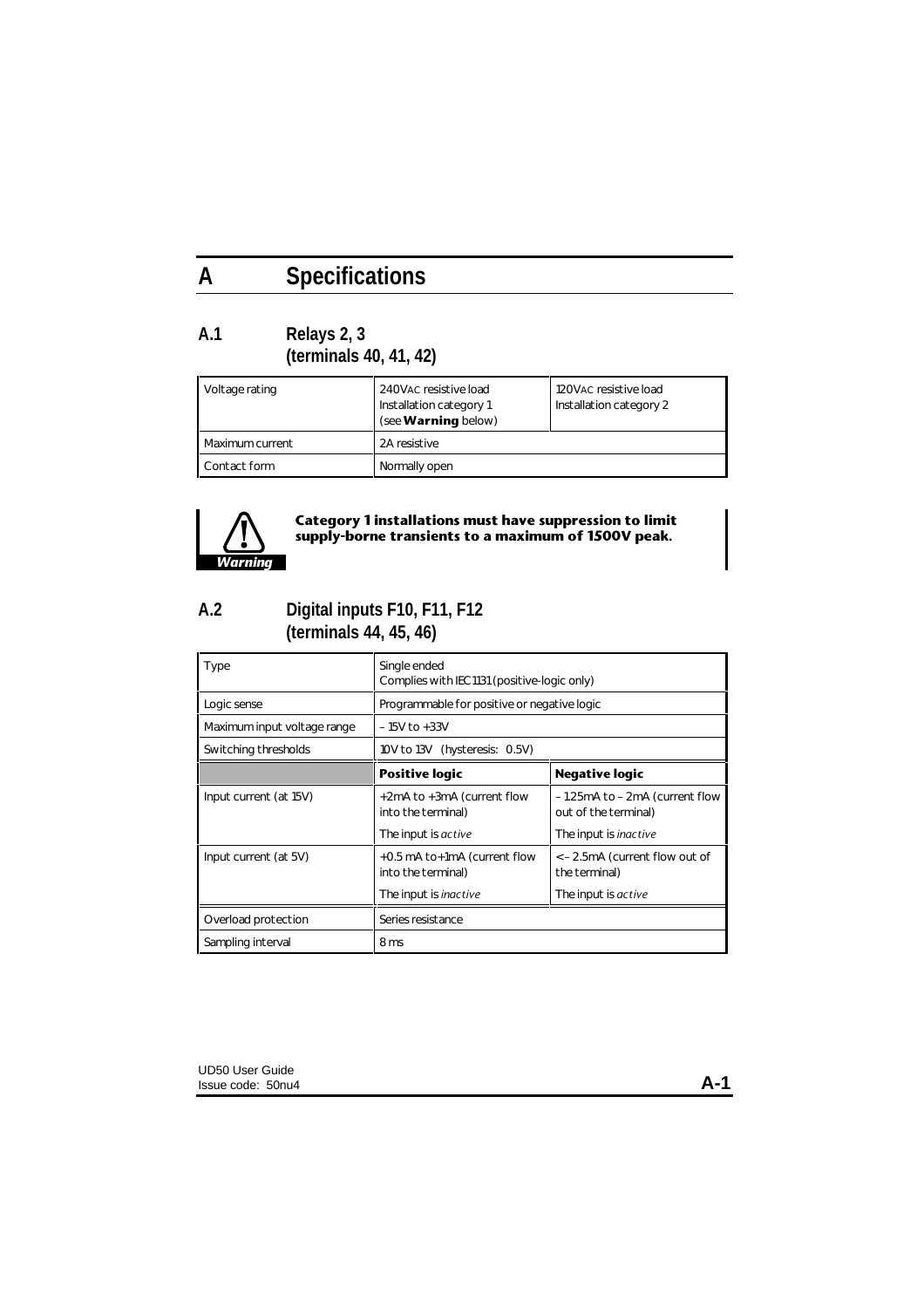## **A.3 Digital inputs/outputs F7, F8, F9 (terminals 48, 49, 50)**

| When programmed as an input                                           |                                                                                                        |                                                       |  |  |
|-----------------------------------------------------------------------|--------------------------------------------------------------------------------------------------------|-------------------------------------------------------|--|--|
| <b>Type</b>                                                           | Single-ended<br>Complies with IEC1131 (positive-logic only)                                            |                                                       |  |  |
| Logic sense                                                           | Programmable for positive or negative logic                                                            |                                                       |  |  |
| Maximum input voltage range                                           | $-15V$ to $+33V$                                                                                       |                                                       |  |  |
| Switching thresholds                                                  | 10V to 13V (hysteresis: 0.5V)                                                                          |                                                       |  |  |
|                                                                       | <b>Positive logic</b>                                                                                  | <b>Negative logic</b>                                 |  |  |
| Input current (at 15V)                                                | +2mA to +3mA (current flow<br>into the terminal)                                                       | -1.25mA to -2mA (current flow<br>out of the terminal) |  |  |
|                                                                       | The input is active                                                                                    | The input is <i>inactive</i>                          |  |  |
| Input current (at 5V)                                                 | +0.5 mA to +1mA (current flow<br>into the terminal)                                                    | <-2.5mA (current flow out of<br>the terminal)         |  |  |
|                                                                       | The input is <i>inactive</i>                                                                           | The input is active                                   |  |  |
| Overload protection                                                   | Voltage clamp at -18V and +36V                                                                         |                                                       |  |  |
| Sampling interval                                                     | 8 ms                                                                                                   |                                                       |  |  |
| When programmed as an output                                          |                                                                                                        |                                                       |  |  |
| Type                                                                  | Push-pull<br>(Can be programmed to operate as open-collector -<br>upper push-pull stage made inactive) |                                                       |  |  |
| Output voltage when<br>sourcing current                               | 20.5V to 27V (at -30mA)                                                                                |                                                       |  |  |
| Output voltage when<br>sinking current                                | OV to 3V (at +30mA)                                                                                    |                                                       |  |  |
| Maximum permissible voltage<br>that can be applied to the<br>terminal | $-15V$ to $+33V$                                                                                       |                                                       |  |  |
| Maximum total current                                                 | $\pm 30mA$                                                                                             |                                                       |  |  |
| Overload protection                                                   | Current limited to ±30mA<br>Voltage clamp at -18V and +36V                                             |                                                       |  |  |
| Update interval                                                       | 8 ms                                                                                                   |                                                       |  |  |